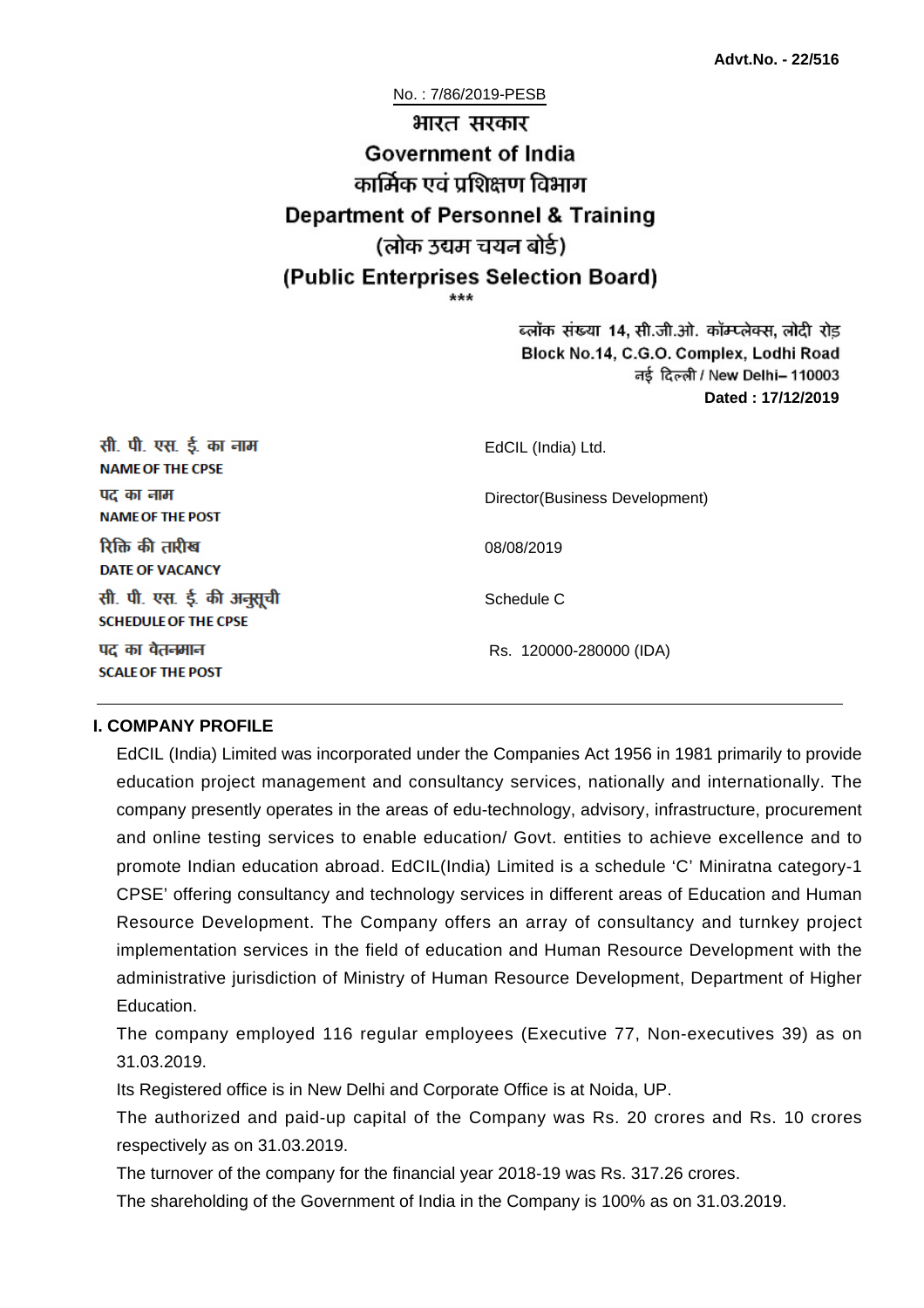## **II. JOB DESCRIPTION AND RESPONSIBILITIES**

Director (Business Development) is a member of Board of Directors and reports to Chairman and Managing Director. He is overall incharge of the following:

• To create and implement business development strategies dovetailing with the Company's medium- term growth strategy.

• Conduct market research and analysis to create detailed business plans on, expansion, building alliances and partnerships.

- Understand the requirements of existing clients to ensure their needs are being met.
- Create new digital education products for a scalable market having high impact on the sector.

• Create and maintain the product development roadmap, in strong collaboration with the business development and the respective vertical heads.

• Oversee the process of alliance partner and vendor development/ selection to support business development of the company.

• Acquire new customers, build alliances, alliance partners engagement and manage client relationships (new and existing).

• Lead the overall business verticals and coordinate with diverse teams (e.g. digital education, study in India, Online Testing and Assessment, Advisory Services, Education Procurement Services and Operations.

• Liaise with senior government functionaries, Directors of other CPSEs and autonomous bodies/ key stakeholders.

• Oversee procurement functions of services and products to meet the client requirement for achieving targeted growth of the company.

- Monitor performance of business activities using key metrices and present before the Board.
- Represent company in various sub-committees on Board (e.g. Audit, CSR etc.), MHRD's subcommittees and business forums.

## **III. ELIGIBILITY**

**1. AGE :** On the date of occurrence of vacancy (DOV)

| Age of superannuation 60 years |                                                                                                   |                |                                                                                                |
|--------------------------------|---------------------------------------------------------------------------------------------------|----------------|------------------------------------------------------------------------------------------------|
| <b>Internal</b>                |                                                                                                   | <b>Others</b>  |                                                                                                |
| <b>Minimum</b>                 | <b>Maximum</b>                                                                                    | <b>Minimum</b> | <b>Maximum</b>                                                                                 |
| 40                             | 2 years of residual service as<br>on the date of vacancy w.r.t. 40<br>the date of superannuation. |                | 3 years of residual service as<br>on the date of vacancy w.r.t.<br>the date of superannuation. |

## **2. EMPLOYMENT STATUS:**

The applicant must, on the date of application, as well as on the date of interview, be employed in a regular capacity – and **not** in a contractual/ad-hoc capacity – in one of the followings:-

(a) Central Public Sector Enterprise (CPSE) (including a full-time functional Director in the Board of a CPSE);

(b) Central Government including the Armed Forces of the Union and All India Services;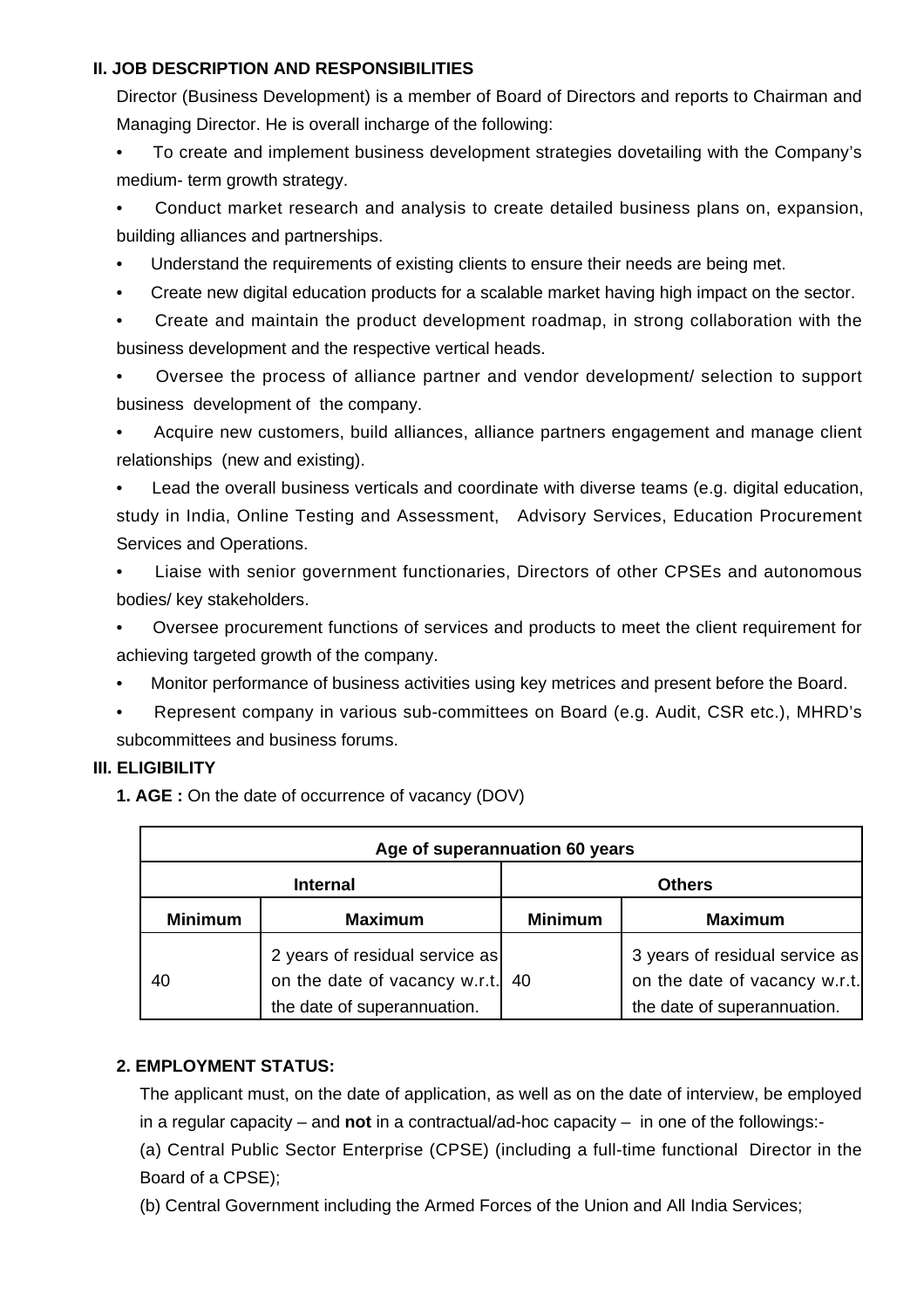(c) State Public Sector Enterprise (SPSE) where the annual turnover is \***Rs 500 crore or more**;

(d) Private Sector in company where the annual turnover is **\*Rs 500 crore or more**.

(\* The average audited annual turnover of three financial years preceding the calendar year in which the post is advertised shall be considered for applying the approved limits)

## **3. QUALIFICATION:**

The applicant should be a graduate with good academic record from a recognized University/ Institute.

Applicants with MBA/ PGDM qualifications will have added advantage.

## **4. EXPERIENCE:**

The applicant should have at least two years marketing/ business development experience during the last ten years in an organisation of repute.

Experience in education/ knowledge management sector is desirable.

## **5. PAY SCALE/ RANK/ LEVEL:**

**The minimum length of service required in the eligible scale/rank/level will be one year for internal candidates, and two years for others as on the date of vacancy.**

**(a) Applicants from CPSEs** should be working in the following or a higher pay scale:

## **Eligible Scale of Pay**

- (i) Rs. 5550-6870 (IDA) Pre 01/01/1992
- (ii) Rs. 7500-9900 (IDA) Post 01/01/1992
- (iii) Rs. 17500-22300 (IDA) Post 01/01/1997
- (iv) Rs. 36600-62000 (IDA) Post 01/01/2007
- (v) Rs. 90000-240000 (IDA) Post 01/01/2017
- (vi) Rs. 12000-16500 (CDA) Pre-revised
- (vii) Rs. 15600-39100 + GP 7600 (CDA)
- (viii) Rs. 78800-209200 (Level 12) CDA

**(b)**

**(i) Applicants from Central Govt. / All India Services** should be holding a post of the level of Deputy Secretary in Govt. of India or carrying equivalent scale of pay.

**(ii) Applicants from the Armed forces of the Union** should be holding a post of the level of Lieutenant Colonel in the Army or equivalent rank in Navy/Air Force.

**(c)**

 **Applicants from State Public Sector Enterprises/ Private Sector** should be working at Board level position or at least a post of the level immediately below the Board level.

## **6. CONDITION OF IMMEDIATE ABSORPTION FOR CENTRAL GOVERNMENT OFFICERS**

Central Government Officers, including those of the Armed Forces of the Union and the All India Services, will be eligible for consideration only on immediate absorption basis.

## **IV. DURATION OF APPOINTMENT**

The appointment shall be for a period of five years from the date of joining or upto the date of superannuation or until further orders, whichever is earlier.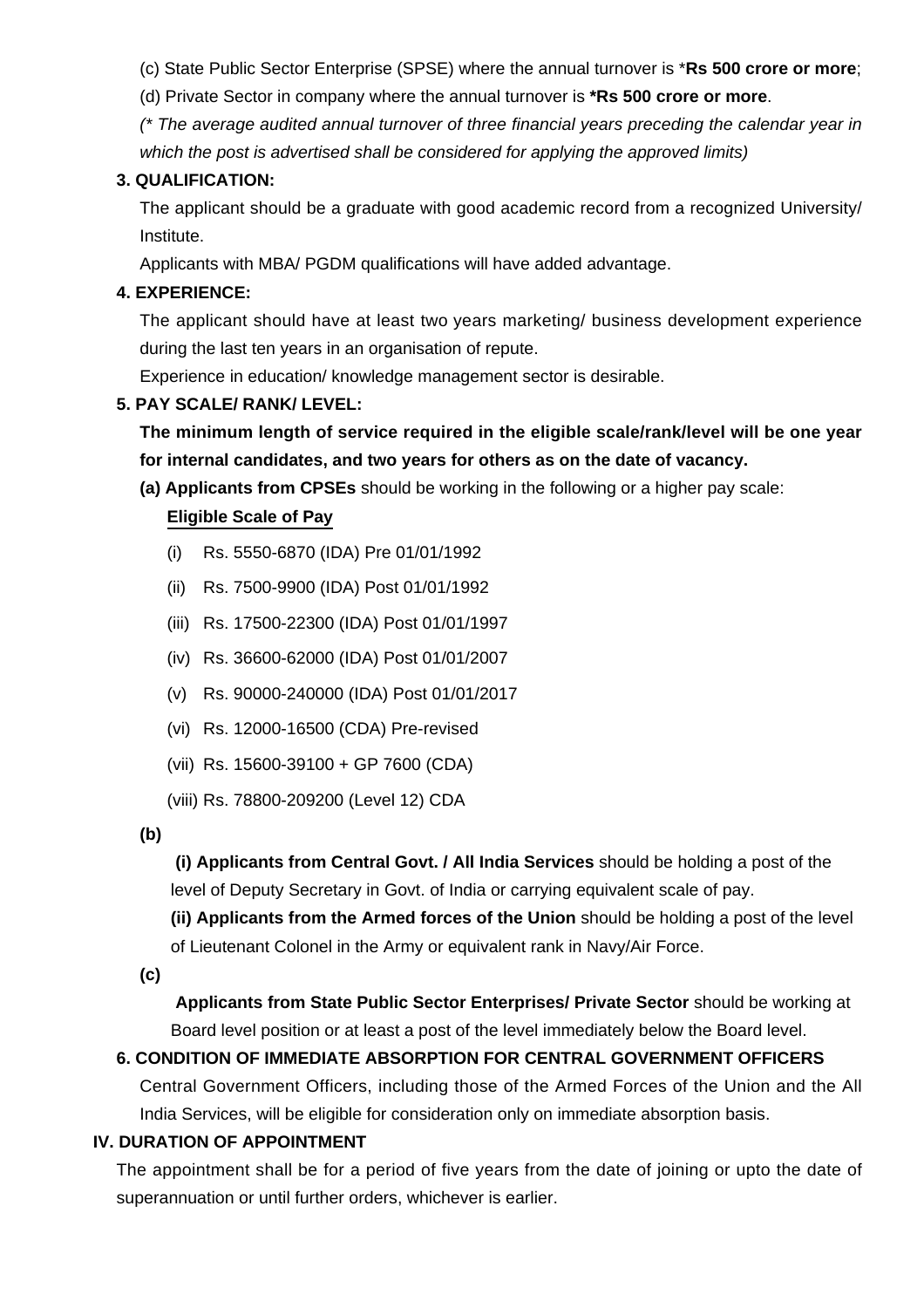#### **V. SUBMISSION OF APPLICATIONS**

All applicants should send their applications as per the format .

**1**. The applicants should submit their applications through proper channel as follows:

(a) Government Officers, including those of the Armed Forces of the Union and All India Services: through Cadre Controlling authority;

(b) CMDs/MDs/Functional Directors in CPSE: through the concerned Administrative Ministry;

(c) Below Board level in CPSE: through the concerned CPSE;

(d) CMDs/MDs/Functional Directors in State PSE: through the concerned Administrative Secretary and Cadre Controlling Authority, if any, of the State Government;

(e) Below Board level in SPSE: through the concerned SPSE;

(f) Private Sector: directly to the PESB.

**2.** Applicants from Private Sector must submit the following documents along with the application form:

(a) Annual Reports of the Company in which currently working for the 3 financial years preceding the calendar year in which the post is advertised (please provide URL or attach/enclose copies);

(b) Whether the company is listed or not; if yes, the documentary proof (please provide URL or attach/enclose copies);

(c) Evidence of working at Board level or at least a post of the level immediately below the Board level;

(d) Self-attested copies of documents in support of age and qualifications;

(e) Relevant Jobs handled in the past with details.

## **VI. UNDERTAKING BY THE APPLICANT**

An applicant has to give an undertaking as a part of the application that he/she will join the post, if selected. If an applicant does not give such undertaking, the application would be rejected.

## **1. For candidates from Central Government/Armed Forces of the Union/ All India Services**

(a) The appointment is on immediate absorption basis.

(b) If a candidate conveys his/her unwillingness to join after the interview is held, he/she would be debarred for a period of two years from the date of interview, for being considered for a Board level post in any CPSE.

(c) Further, if a candidate conveys his/her unwillingness to join after the issue of offer of appointment, he/she would be debarred for a period of two years from the date of offer of appointment for being considered for a Board level post in any CPSE.

## **2. For candidates from CPSE**

a. If a candidate conveys his/her unwillingness to join after the interview is held, he/she would be debarred for a period of two years from the date of interview, for being considered for a Board level post in any CPSE other than the one to which the candidate belongs.

b. Further, if a candidate conveys his/her unwillingness to join after the issue of offer of appointment, he/she would be debarred for a period of two years from the date of offer of appointment for being considered for a Board level post in any CPSE other than the one to which the candidate belongs.

## **3. For candidates from SPSE/ Private Sector**

a. If a candidate conveys his/her unwillingness to join after the interview is held, he/she would